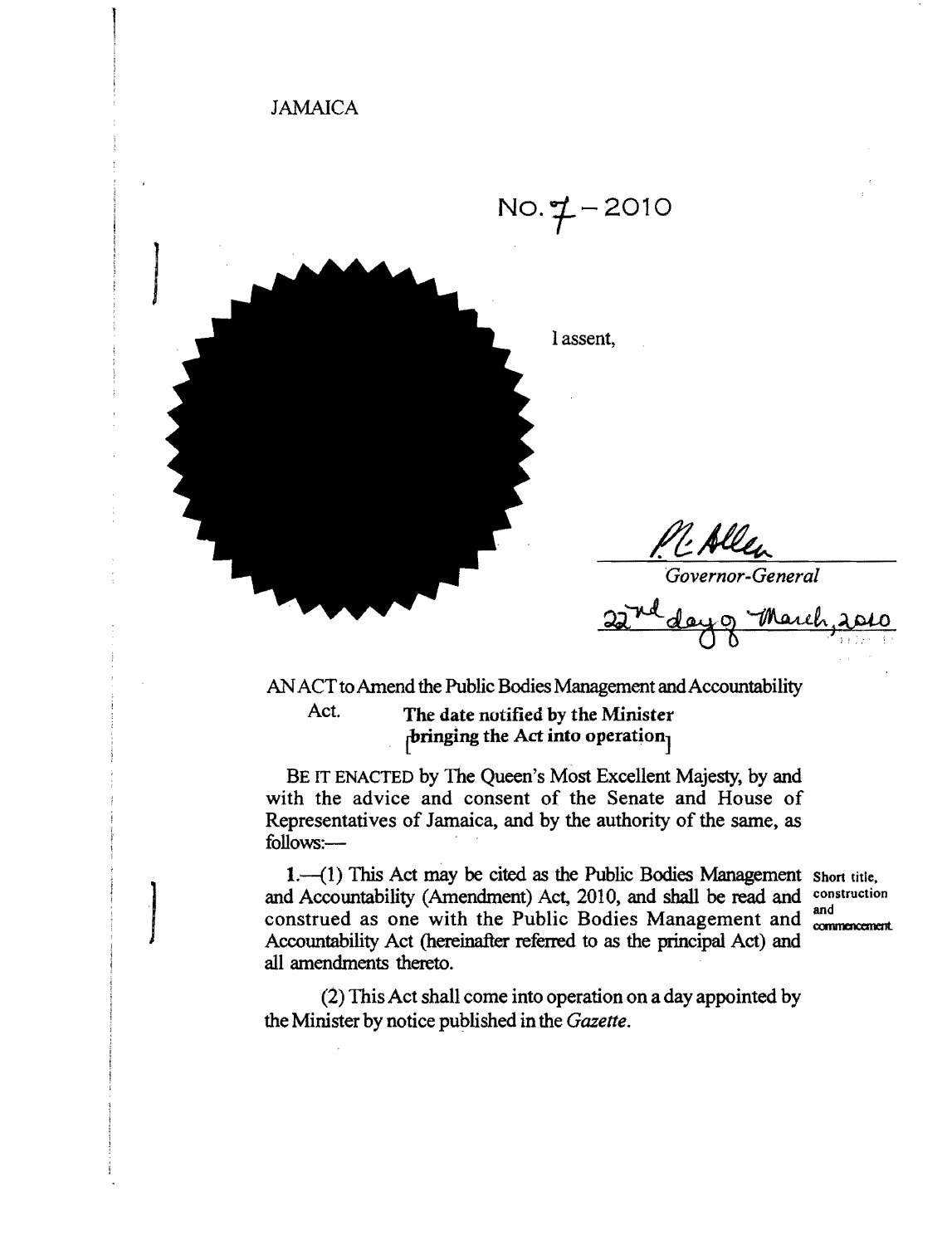## [No. ] *The Public Bodies Management and Accountability (Amendment) Act, 20/0*

Insertion of new section 2A into principal Act.

heading "Part II. Corporate Governance and Accountability" the following as section 2A "Estimates  $2A$ .—(1) Before the end of each financial year, the

**2.** The principal Act is amended by inserting next after the

of revenue and expenditure. Minister shall cause to be prepared, in such form as may be approved by the Minister, estimates of revenue and expenditure for public bodies with respect to the ensuing financial year, containing a summary of-

- (a) the corporate plans of all public bodies, including their total budgetary requirements; and
- (b) such other data and infonnation pertaining to public bodies as the Minister may require.

(2) The Minister shall cause the estimates referred to in subsection (1) to be laid before the House of Representatives and the Senate for approval.".

- Amendment of section 5 of principal Act.
- **3.** Section 5 of the principal Act is amended—
	- (a) by deleting subsection (1) and substituting therefor the following

" (1) Notwithstanding the provisions ofany relevant enactment or constituent document, a public body shall not, without the prior written approval of the Minister-

- (a) exercise any borrowing powers; or
- (b) enter into negotiations, or take any other steps, to borrow money by way of the issue of bonds or other debt securities";
- (b) in subsection  $(2)$ , by deleting the words "for the exercise of borrowing powers and" and substituting therefor the words "therefor and, where approval is sought pursuant to subsection  $(1)(a)$  for the exercise of borrowing powers,";

2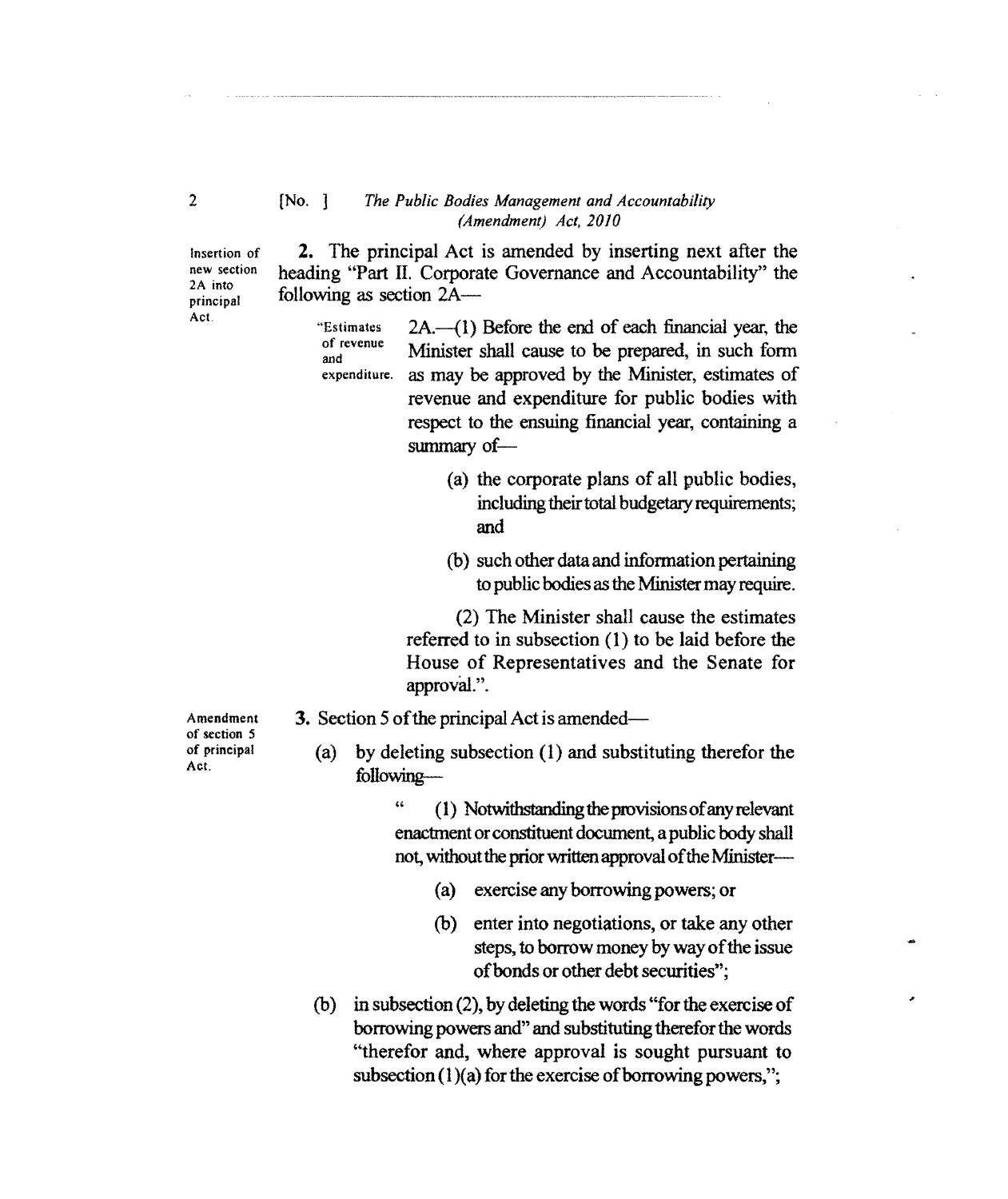## *The Public Bodies Management and Accountability* [No. ] 3 *(Amendment) Act, 2010*

(c) inserting, next after subsection  $(2)$ , the following subsections

> " (3) The provision ofsubsection (1) shall not apply to the Bank of Jamaica in the exercise of borrowing powers in the performance of functions relating to monetary policy.

> (4) At the end of each financial year, the Minister shall make a report to the House of Representatives and to the Senate as to every contravention of subsection (1) occurring in that financial year, and where the Attorney-General has made an application pursuant to section  $25(1)$  or (4), the status of that application.".

**4.** Section 6 of the principal Act is amended by deleting the full Amendment stop appearing at the end of paragraph  $(d)$  and substituting therefor a semicolon, and inserting the following as paragraph  $(e)$   $\qquad \qquad$  Act.

" (e) notwithstanding the provisions ofany relevant enactment or any constituent document, enter into a performance contract with its Chief Executive Officer (or person performing like duties, by whatsoever title designated), on terms approved by the responsible Minister and the Minister.".

**5.** Section 7 of the principal Act is amended— $\overline{ }$  Amendment

(a) by deleting from subsection (1) the words "Every Board" shall, not later than the 1st day of January in each year" and substituting therefor the words "The board of directors of a public body shall, not later than three months before the end of the financial year of the public body";

of section 7<br>of principal Act.

of section 6<br>of principal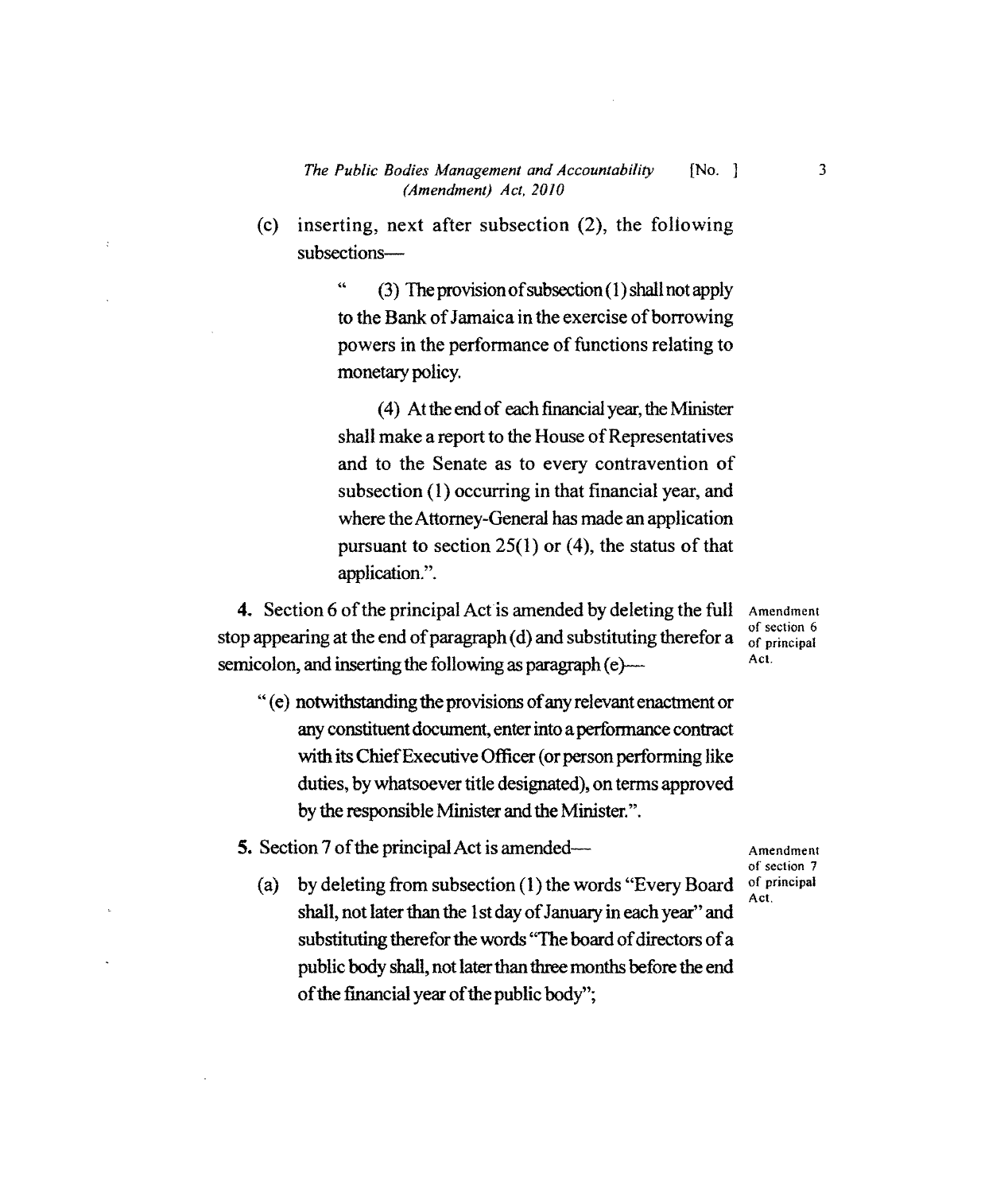## [No. ) *The Public Bodies Management and Accountability (Amendment) Act, 2010*

- (b) by deleting paragraph (b) of subsection  $(3)$  and substituting therefor the following
	- "(b) within one month after delivery of the draft corporate plan in accordance with subsection (1), deliver the final corporate plan to-
		- (i) the responsible Minister; and
		- $(ii)$  the Minister for his endorsement.";
- (c) by deleting from subsection (4) the words "give written notice ofsuch modification to the Minister" and substituting therefor the words "deliver the modification to the Minister for his endorsement";
- (d) in subsection  $(5)(a)$  by inserting, next after the words "responsible Minister", the words "and the Minister";
- (e) in subsection  $(5)(b)$  by inserting next after the words "responsible Minister" the words "and the Minister,";
- (f) by deleting subsection  $(6)$  and substituting therefor the following

" (6) The Minister shall, as soon as possible after endorsing any final corporate plan, orany modification ofa corporate plan, pursuant to this section, cause a copy of the plan or modification (as the case may be) to be tabled in the House of Representatives and the Senate for approval.".

**6.** The principal Act is amended by inserting, next after section 7, the following as section 7A

Insertion of new section 7A into principal Act.

"Power to 7A. The Financial Secretary may, from time to request<br>information. time, request the board of a public body to supply information on its financial operations, and the board shall comply with the request within such time as may be specified in the request by the Financial Secretary.".

4